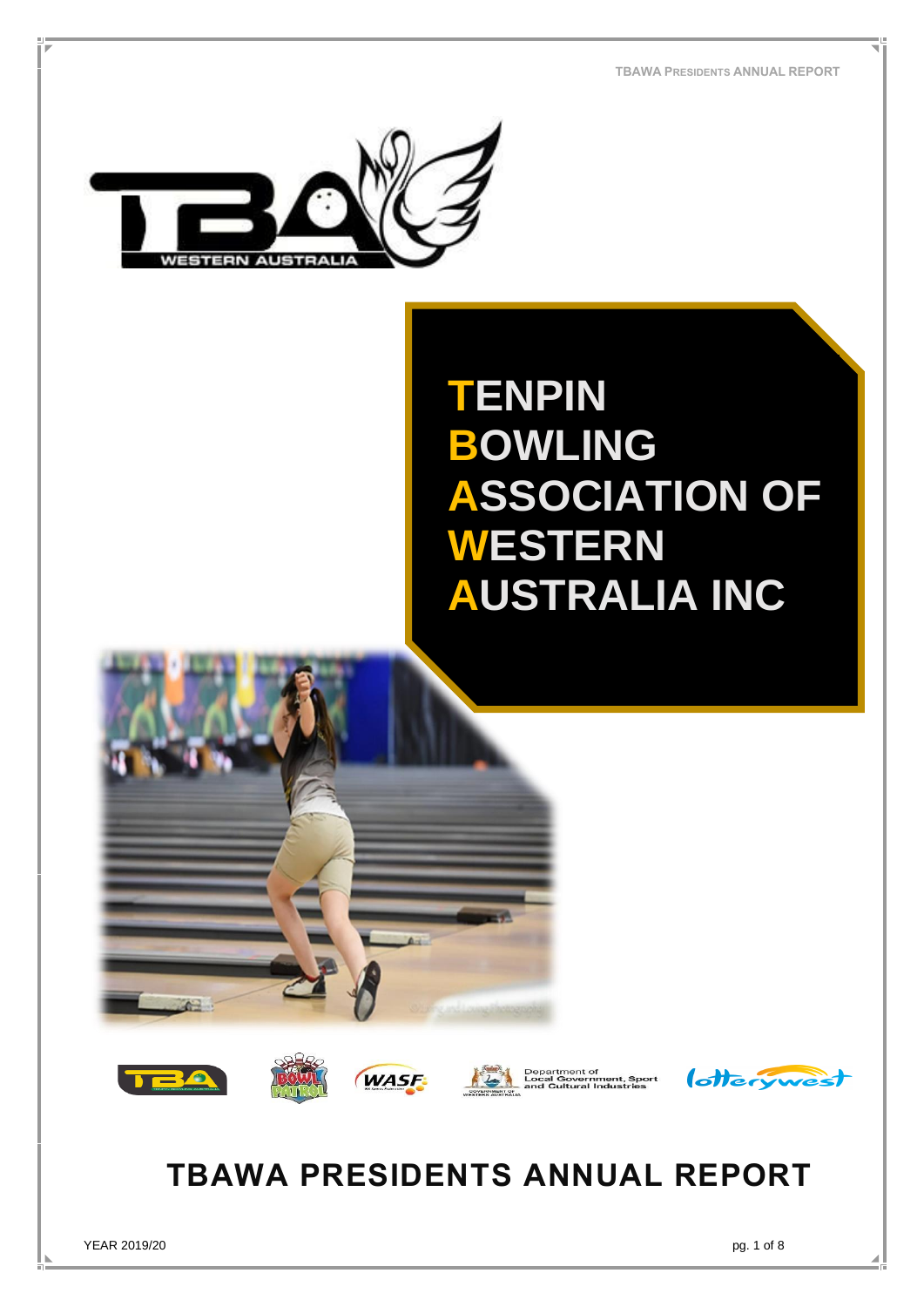## <span id="page-1-0"></span>**PREFACE**

Hello Everyone,

Thank you for attending our 2020 Annual General Meeting.

This report has been formulated to give you an update for the year 2019 and to acknowledge contributions, members and, our strategic planning and future focus for the sport.

I would like to extend my appreciate and thanks to everyone that has assisted and contributed to the great sport of Tenpins in Western Australia, in both the growth and development of our association and participation. I would also like to acknowledge our major supporter and sponsor Department of Sport and Cultural Industries and our delegate Cameron Agnew.

This report will be made available on our website [www.tenpinwa.org](http://www.tenpinwa.org/) for download along with all other documents discussed at the AGM, when the meeting is closed.

Please feel free to circulate this to any other interested member.

Please help us in our commitment to our members.

Thank you for supporting our sport

Tahnee Ridley

Tenpin Bowling WA President

[https://www.tenpinwa.org](https://www.tenpinwa.org/) E: [president\\_tbawa@outlook.com](mailto:president_tbawa@outlook.com)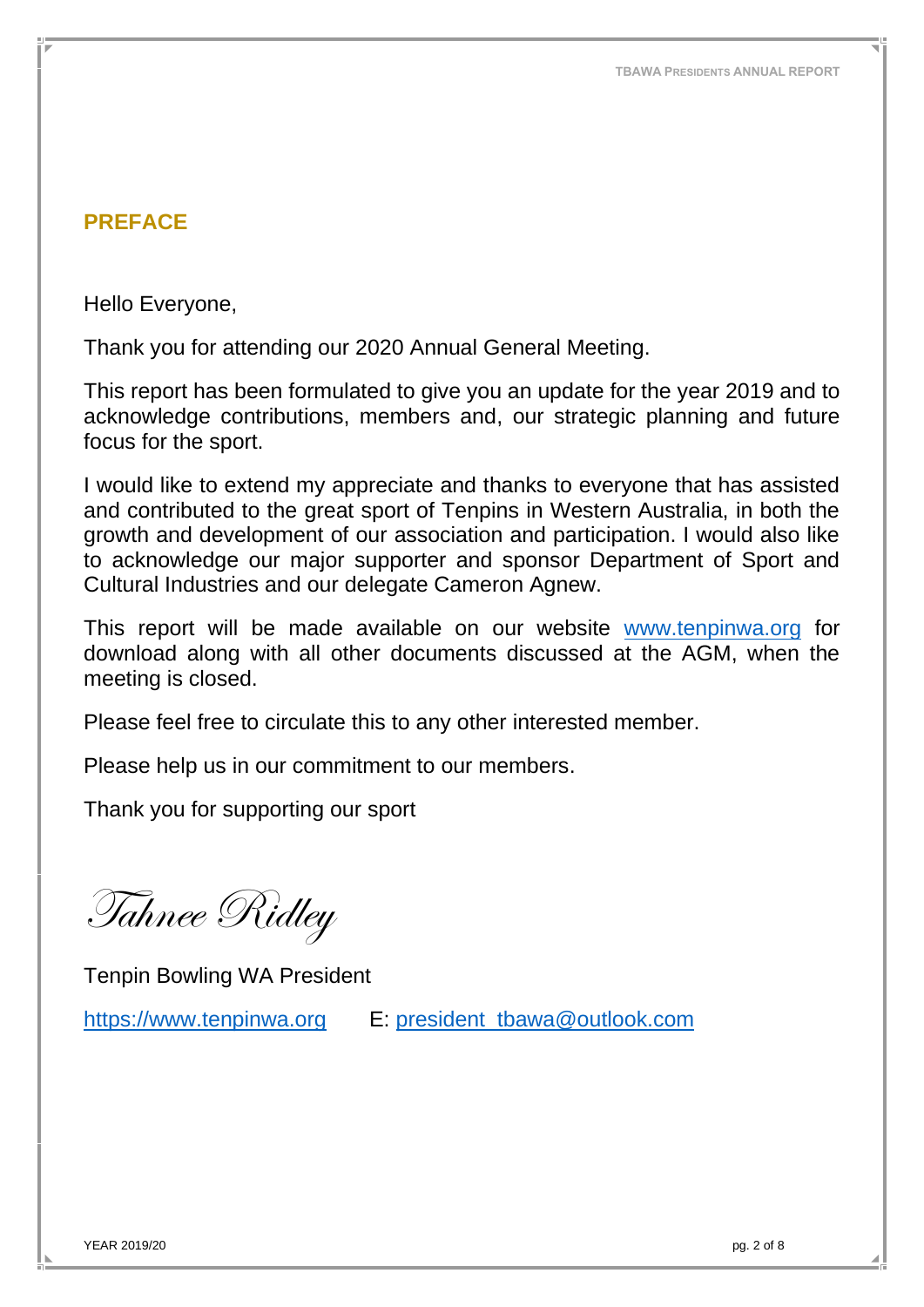### **Table of Contents**

| $\blacktriangleleft$ |  |
|----------------------|--|
| $\mathbf{2}$         |  |
|                      |  |



pg. 3 of 8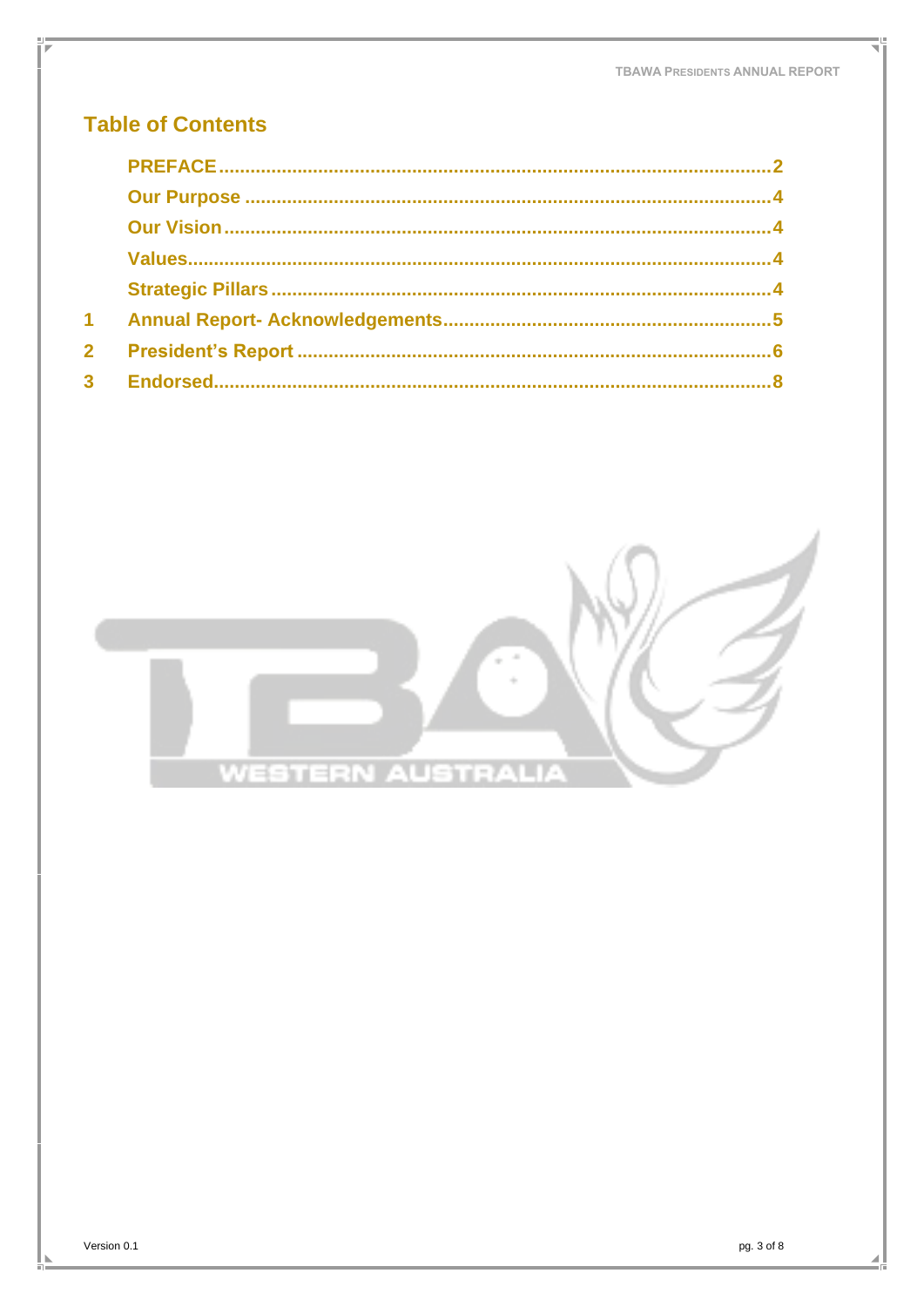#### <span id="page-3-0"></span>**Our Purpose**

To inspire Western Australia to love tenpin Bowling

#### <span id="page-3-1"></span>**Our Vision**

A lifetime sport for all Western Australians that enriches people's lives through the spirit of community

#### <span id="page-3-2"></span>**Values**

Tenpin Bowling Association of Western Australia will embody and promote the principles of;

- Inclusivity
- Unity
- Community
- Accessibility
- Performance
- Fun

### <span id="page-3-3"></span>**Strategic Pillars**

#### **Pillar 1-** People

More people recruited, trained and developed to support Tenpin Bowling in WA

#### **Pillar 2 –** Participation

Aim to increase the participation of our sport in both recreational and members

#### **Pillar 3 –** High Performance

Aim to increase the high-performance participation for representatives in National Training Squads, State Teams and training

#### **Pillar 4 –** Promotion/Marketing

To promote and market our spot in the community, and reach all members and participants of all abilities, to increase interest, performance, participation and awareness

#### **Pillar 5-** Governance

To promote and implement good governance across the executive board, centre associations and for members in the sport of tenpins. This requires continuous monitoring improvement and strategic planning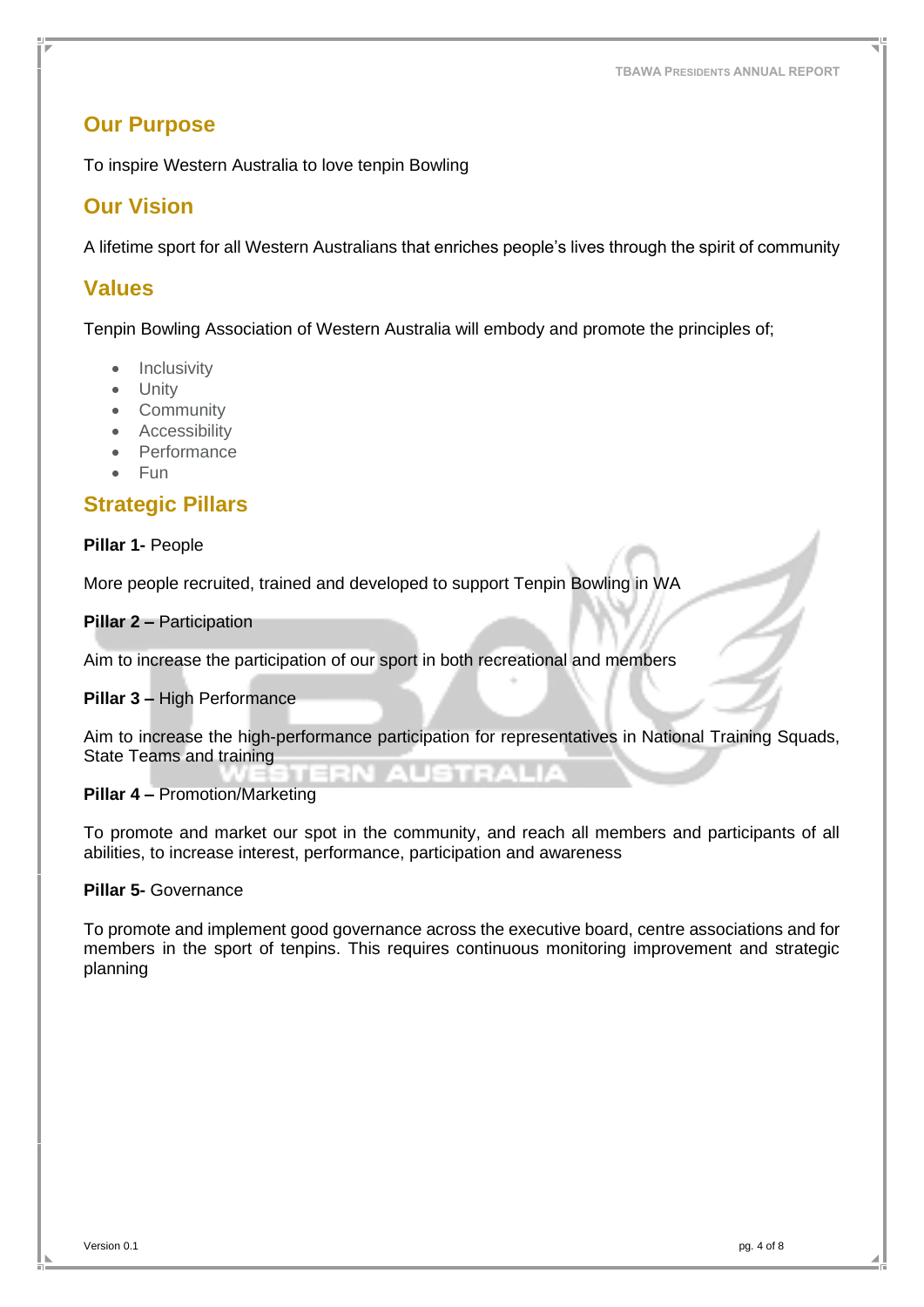## <span id="page-4-0"></span>**1 Annual Report- Acknowledgements**

## **TRAWA Hall Of Fame**

## TBAWA Would like to welcome our newest member to the Hall of Fame

## **Michael Muir**



#### **MICHAELS BIO:**

Michael began Tenpin Bowling at the age of 16 and developed an instant passion for the sport. He made his first Junior President's Shield team at the age of 17, and from then on chose to dedicate his time and efforts into training to enable him to compete at the highest level.

Michael is one of only a few Australian bowlers to have achieved great success in all 3 categories - Juniors, Open and Seniors, and is still representing WA and Australia at the highest levels. Michael has been selected to represent Australia on more than 10 occasions, winning numerous international medals, and is one of only two men in the country to have had the honour of competing in the 1998 Commonwealth Games, winning a bronze medal in the Men's doubles.

Spanning nearly four decades, Michael's career has seen him win over 28 major national tournaments and achieve countless top 3 placings in many of these ranked events. Michael holds the record for representing WA at the Walter Rachuig tournament over 24 times, whilst captaining and leading his state on more than 15 of these occasions. He has bowled over 400 Rachuig games putting him in an elite group with only 3 other bowlers around the country.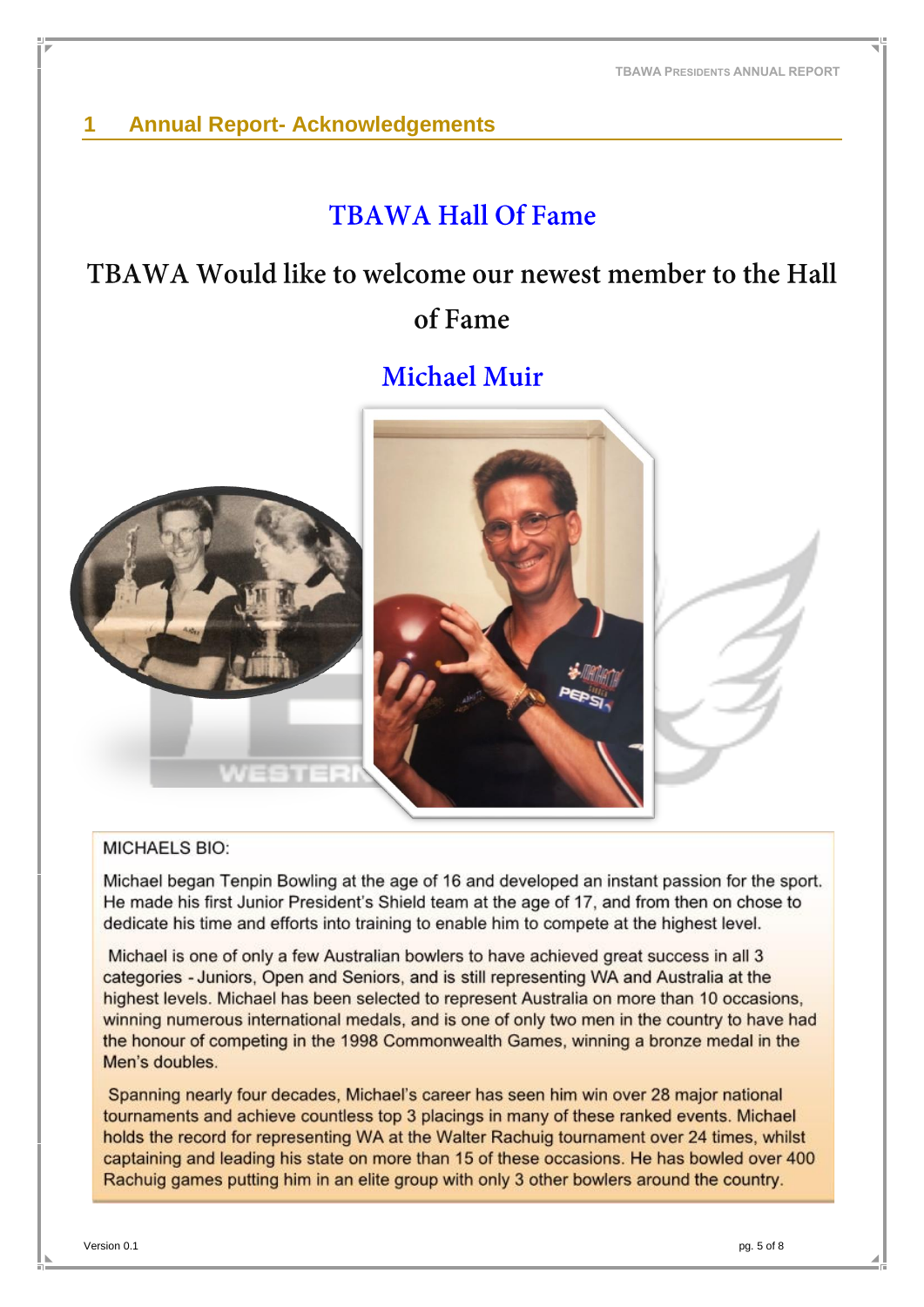### <span id="page-5-0"></span>**2 President's Report**

#### Hello Everyone,

This year has seen numerous changes and implementation of strategic planning, training and adoption of new rules and methodologies from our National Body, Tenpin Bowling Australia Pty Ltd, in operating and playing in our National Championships and governance across all State Associations nationally. This is a new change of direction and exciting to be part of, as all national teams will adventure down to Tasmania for our Nationals Tournament. Strike 3 has promised a show with the first inaugural world bowling competition that is to be hosted down their along with the inaugural Devils Lair where Professional Bowling Athletes will compete and our amateur players will be able to catch one of their idles on the lanes. Australian proud, Jason Belmonte will be amongst some of the key players that have been invited to this tournament.

Focusing on Western Australia and the highlights we have achieved as a Board, I am very proud of my executive committee in their dedication and leadership, and their support to me as your President in moving forward with change, implementing strategic planning and providing all members opportunities within our sport. Annual meetings with Tenpin Bowling Australia in October of 2019 outlined their planned focus moving forward with the sport with discussions around the One Management Model that TBA have endorsed as their operational framework. TBAWA have supported this model in its design with majority of the decisions for WA members kept within Western Australia and with the State Association and our members to have a say and vote. It was also noted that one of the improvements in the TBAL constitution at these meetings, will see centres in WA and other states to appoint a local branch (centre association) that will be required to be incorporated to protect their board and their members. With this in mind, I would like to highlight that in July of 2019 TBAWA introduced and passed a new constitution that is now compliant with the new Associations Act of 2015, that also seen the expansion of the executive committee and two new positions that will be available for any member to apply for following the AGM, with the ability to expand further as the sport grows over time.

As the President it has been a hard think in how to set-up WA in the sport of tenpins with training and development, communication and marketing, growth, expansion, participation and members opportunities and needs. Although this sounds all very boring it is essential to ensure that we are planning to improve and planning to succeed as community and as an executive team. One tool in doing this is our new constitution a mentioned. The improvements with our own constitution, has allowed the growth of the executive committee with the extra executive positions on the board. These extra positions assist in supporting our centres in running events, sponsorship and governance as it has opened up the pathway between the State and Centre to be more open and readily available if a centre chooses to do this. It will also allow the centre to just appoint a person (CVD) on behalf of the members (to be decided locally) to attend executive meetings and be the key stakeholder in communications between the state, the centre and the members at that centre.

In 2018 through into 2019 the Department of Sport and Cultural Industries not only changed their name; they also reviewed their funding opportunities local sporting clubs/associations. The purpose of the Strategic Funding Review was to look at the department's investment into Western Australia's sport and recreation industry, and to address upcoming opportunities and challenges within the portfolio. At its heart, the Strategic Funding Review is about creating opportunities for all sports to grow grassroots participation and be sustainable into the future. With this in mind I encourage all members to have quick read that can be found at this link [https://dlgsc.wa.gov.au/department/publications/publication/strategic-funding-review-2019.](https://dlgsc.wa.gov.au/department/publications/publication/strategic-funding-review-2019) To summarize the findings and what this means for our sport, some 43 sports are likely to have their funding increased by a total of \$756,000 in 2019-20. Another 19 sports will have their funding unchanged. In discussions with our Development Officer and our representative from Department of Sport and Cultural Industries, Mr Cameron Agnew, our sport is likely to align with the strategic pillars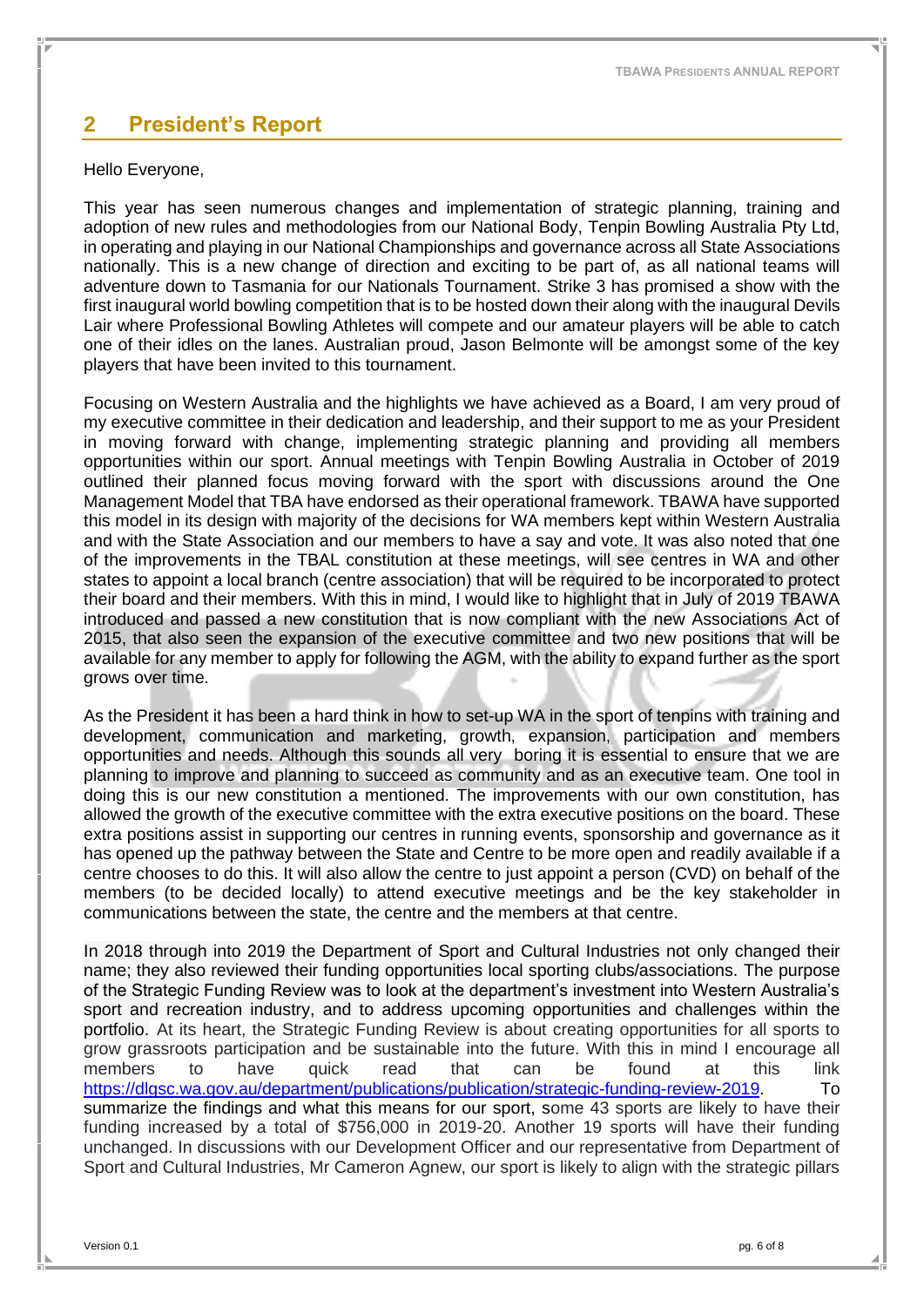of this review and are confident will see an increase in our funding to be implemented from 2021/2022. This will bring exciting times for our sport and I look forward in updating you as this will progress through 2020.

We have had an exciting year in the development and training here in Western Australia with a Silver Coaching Course and Bronze Course that was hosted by TBAWA in November 2019, that has seen the appointment of 1 new female Silver Coach appointed so far in WA Sharon Fekete, and five new more new silver coaches that are 95% complete in their studies, Brett Marshall, Clinton van Niekerk, Rick Laherty, Moira Mathie, and Alvin Frost. We have also had a keen interest with 4 new Bronze Coaches from our course that are well and truly on their way to completing their studies, they are Neil Robinson, Keith Worsley, Ken Temme and Craig Blachut. Well done all participants.

Our year ended on a high note with the Men's Rachuig Team bringing home silver overall from the nationals, Michael Muir and Samantha Matthews bring home All stars, Zac McGee Bronze Medal Restricted Disabilities, Zac Marshall Silver Medal Classic Disabilities and Ennio Bazzana a Classic Masters finalist for Disability Masters. Our first-time nationalist Tara Vetesi was a finalist in the Restricted Cup at nationals and she joined her teams mate Neil Robinson, Keith Worsley, Helen Lum and Veronica Joseph. Such a great achievement. Our seniors have a good year finishing 9th overall at nationals and Michael Muir being selected for the world games. And finally, internationally, at the 25<sup>th</sup> Asian Championship Matt Watson and Callum Bork wore the green and gold shirt for Australia. This was all celebrated at our annual state dinner and awards night for the second time in a row at Optus Stadium, with over a 135 people attending our night including 2 interstate people from QLD an SA. Special guest that included Chris Rushton from TBA, Dan Kirkwood and his ATBSO board, Cameron Agnew form Department of Sport and Cultural Industries and our many Hall Of Famers.

#### *Moving forward;*

As mentioned, the focus for 2020 will be to review our strategic plan and funding, appoint 2 new positions to the executive team and plan for the state teams going to the Nationals to Tasmania. As part of our strategic planning and review, TBAWA will be finalising our 3-year strategic plan after the AGM and will be available for members to read on our website. The 3-year plan will focus on participation, centre relationships, high performance, marketing and governance within the sport. With this in mind, there will be a lot of opportunities for members to be involved in sub committees, training and coaching, management and business modelling. Please keep an eye out for these opportunities as they arise, check out our website and follow us on Facebook.

With training and development also key point for the next 3 years, the executive board will be meeting with members to discuss ideas and options on how to improve and develop the growth of this area, including improvements in state team training, management and coordination. If you ar interested in being part of this or anything else please email the team at [info@tenpinwa.org](mailto:info@tenpinwa.org)

Enjoy the rest of your year, good luc